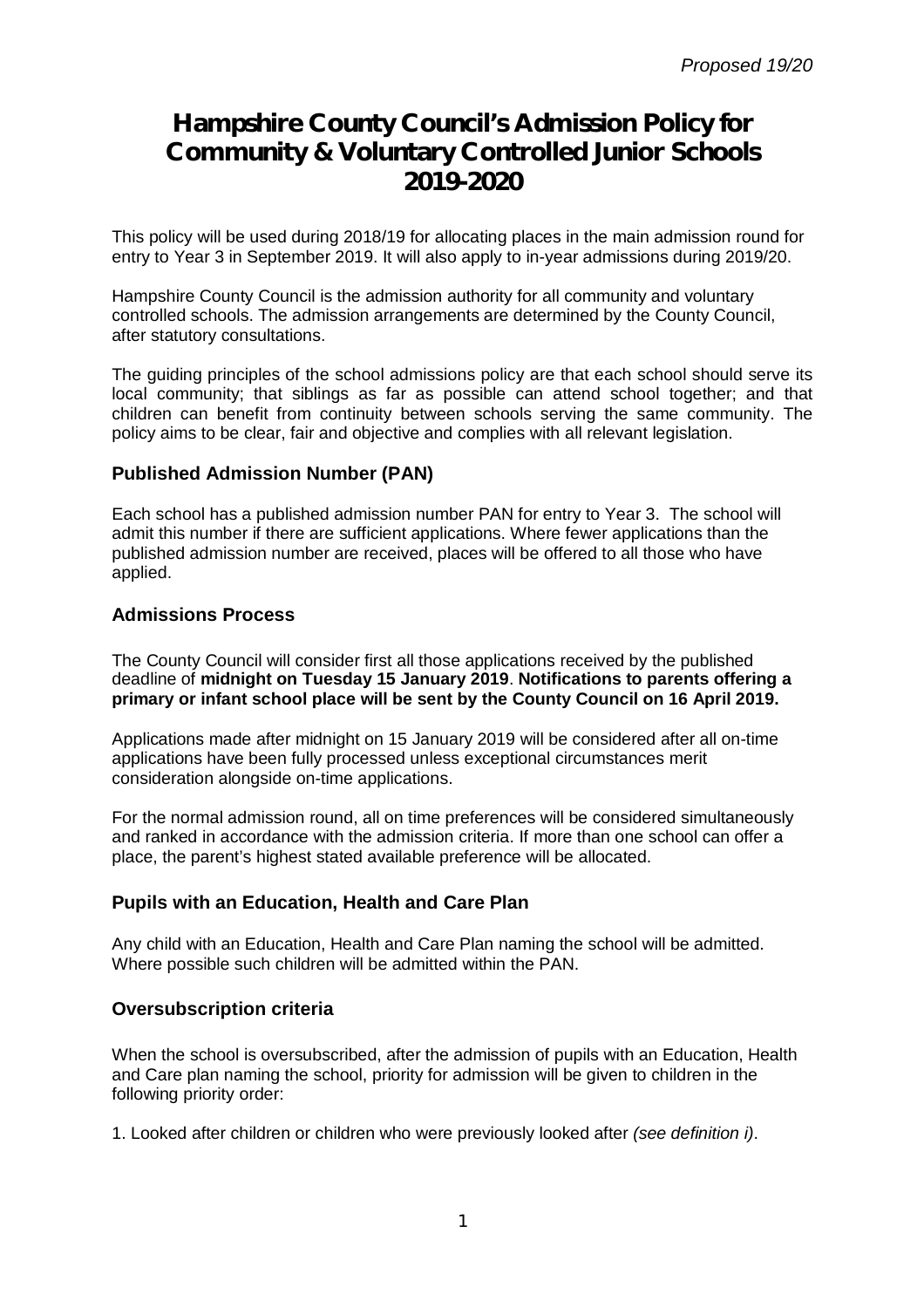2. (For applications in the normal admission round only) Children or parents with an exceptional medical and social need *(see definition ii)*. Evidence must be provided from a medical specialist or social worker, of the child or parent's need and why those needs make it is essential that the child attends this school rather than any other. If evidence is not submitted by the application deadline, the medical or social needs cannot be considered.

3. Children of staff *(see definition iii)* who have, (1) been employed at the school for two or more years at the time at which the application for admission to the school is made, or (2) have been recruited to fill a vacant post for which there is a demonstrable skill shortage.

4. Children living **in** the catchment area *(see definition iv)* who at the time of application have a sibling *(see definition v)* on the roll of the school or linked infant school who will still be on roll at the time of admission. [See 8 for additional children who may be considered under this criterion.]

5. Children living **out** of the catchment who were allocated a place at a linked infant school in the normal admission round in a previous year because the child was displaced *(see definition vi)* from the catchment school for their address, and they remain living in the catchment area.

6. *(C of E controlled schools only)* Children living **in** the catchment area with a parent who is an active member of the Church of England *(see definition vii)* and who requests admission on denominational grounds and provides relevant evidence.

7. Other children living **in** the catchment area.

8. Children living **out** of the catchment area who at the time of application have a sibling *(see definition v)* on the roll of the school or linked infant school who will still be on roll at the time of admission. [Where a sibling was allocated a place at the school or linked infant school in the normal admission round in a previous year because the child was displaced *(see definition vi)* from the catchment school for their address, the application will be considered under 4, above, subject to the siblings still living in the catchment area for the school from which they were displaced. In future normal admissions rounds a younger sibling will be considered to have been displaced where they were allocated a place at the school or linked infant school under this criterion as a consequence of their elder sibling's displacement and are still living in the catchment area for the school from which they were displaced.

9. Children living **out** of the catchment area who at the time of application are on the roll of a linked infant school.

10. *(C of E controlled schools only)* Children living **out** the catchment area with a parent who is an active member of the Church of England *(see definition vii)* and who requests admission on denominational grounds and provides relevant evidence.

11. Other children.

#### *Definitions*

(i) Looked after children are defined as those who are (a) in the care of a local authority, or (b) being provided with accommodation by a local authority in the exercise of their social services functions (see the definition in section 22(1) of the Children Act 1989). Previously looked after children are those who were previously looked after but immediately after being looked after became subject to an adoption order, child arrangements order, or special guardianship order. An adoption order is an order under section 46 of the Adoption and Children Act 2002 or section 12 of the Adoption Act 1976. Child arrangements orders are defined in section 8 of the Children Act 1989, as amended by section 12 of the Children and Families Act 2014. Child arrangements orders replace residence orders and any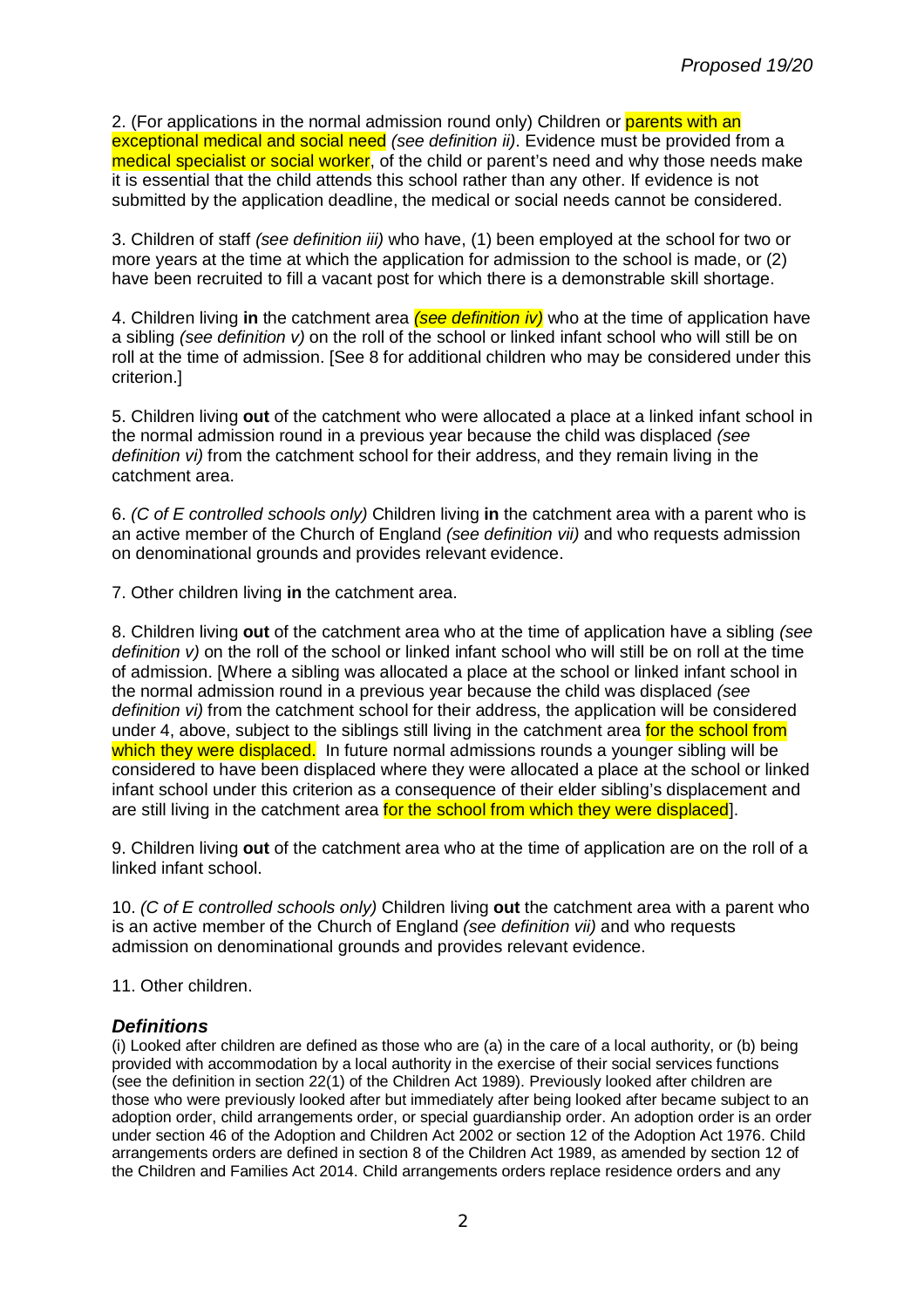residence order in force prior to 22 April 2014 is deemed to be a child arrangements order. Section 14A of the Children Act 1989 defines a 'special guardianship order' as an order appointing one or more individuals to be a child's special guardian (or special guardians).

(ii) 'Medical need' does not include mild medical conditions, such as asthma or allergies. 'Social need' does not include a parent's wish that a child attends the school because of a child's aptitude or ability or because their friends attend the school.

(iii) 'Staff' includes all those on the payroll of the school. 'Children of staff' refers to situations where the staff member is the natural parent, the legal guardian or a resident step parent.

(iv) A map of the school's catchment area can be viewed on the school's details page on the Hampshire County Council website [www.hants.gov.uk/educationandlearning/findaschool.](http://www.hants.gov.uk/educationandlearning/findaschool.)

(v) 'Sibling' refers to brother or sister, half brother or half sister, adoptive brother or adoptive sister, foster brother or sister, step brother or step sister living as one family unit at the same address. It will also be applied to situations where a full, half or adopted brother or sister are living at separate addresses. Criteria 4 and 8 include children who at the time of application have a sibling for whom the offer of a place at the preferred school or linked infant school has been accepted, even if the sibling is not yet attending.

(vi) 'Displaced' refers to a child who was refused a place at the catchment school in the normal admissions round having named it in the application and was not offered a higher named preference school.

(vii) 'Active member of the Church of England' is defined as attending worship at a Church of England church at least twice a month for the previous two years before the date of application. Parents applying under criterion 5 or 10 are required to complete a Supplementary Information Form (SIF), which asks for declaration and verification of active membership. The SIF is available to download and print from the County website ([www.hants.gov.uk/admissions\)](http://www.hants.gov.uk/admissions)) or from the school on request. It cannot be completed online. The completed SIF must be returned to the school by the application deadline.

#### **Tie-breaker**

If the school is oversubscribed from within any of the above categories, straight line distance will be used to prioritise applications; applicants living nearer the school have priority. Distances will be measured from the Ordnance Survey home address point to the school address point using Hampshire County Council's Geographic Information Systems (GIS). Distances to multiple dwellings will give priority to the ground floor over the first floor and so on. On individual floors, distances will be measured to the stairs leading to the communal entrance. Where two or more applicants are equidistant, random allocation will be used to allocate the place. An explanation of the random allocation procedure is available on the County website. This method of prioritising admissions will also apply to any 'school specific' criterion unless otherwise stated in the school's brochure.

## **Additional Information**

#### **Permanent Residence**

The child's permanent residence is where they live, normally including weekends and during school holidays as well as during the week, and should be used for the application. The permanent address of children who spend part of their week with one parent and part with the other, at different addresses, will be the address at which they spend most of their time.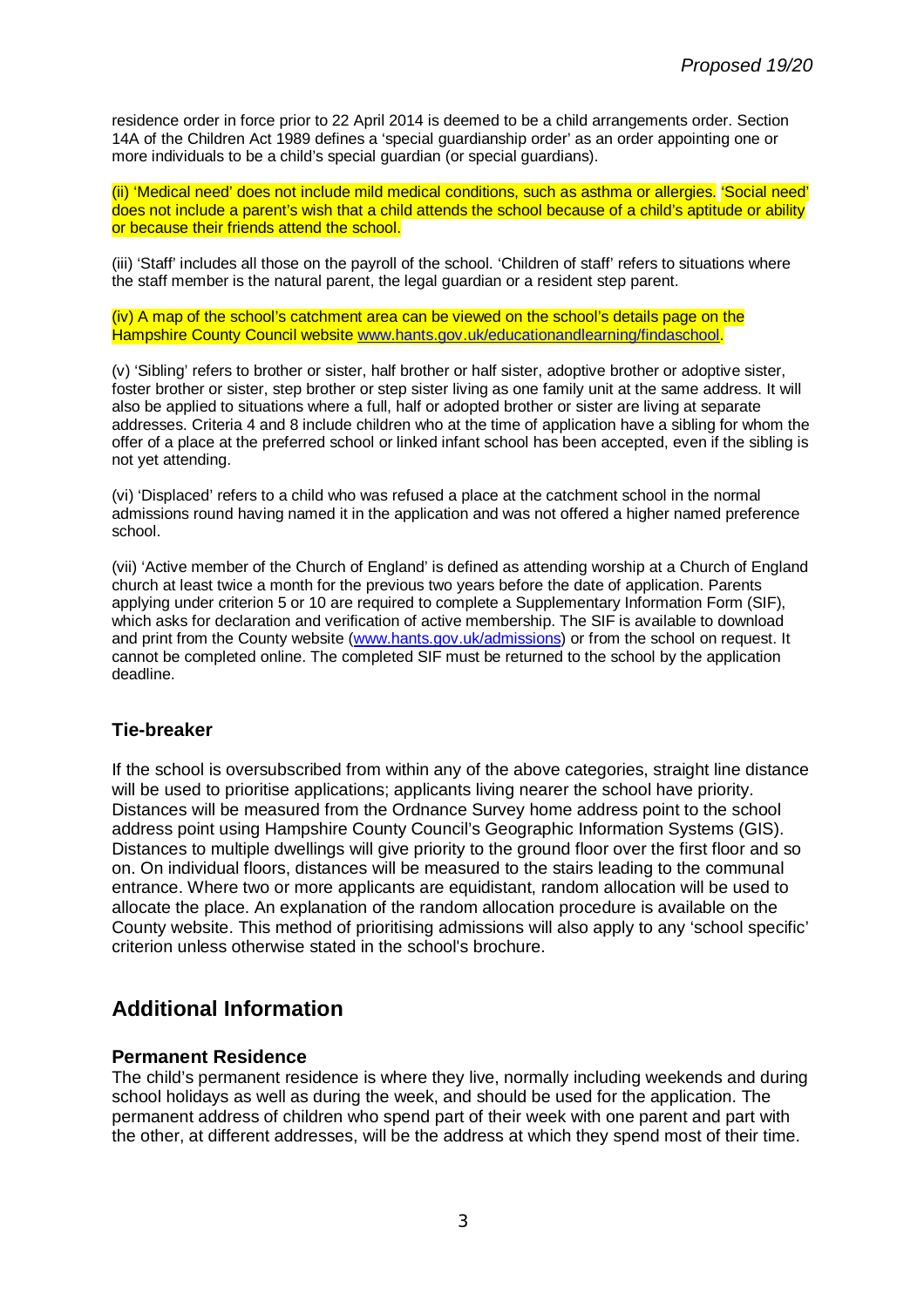## **Multiple births**

Where a twin or child from a multiple birth is admitted to a school under this policy then any further twin or child of the same multiple birth will be admitted, if the parents so wish, even though this may raise the number in the year group above the school's PAN.

## **Fair Access placements by the local authority**

Outside the normal admission round, it may sometimes be necessary for a pupil to be placed by the local authority, or a local placement panel acting on behalf of the authority, in a particular school even if there is a waiting list for admission. Such placements will be made in accordance with Hampshire County Council's Fair Access Protocol. The Protocol is based on legislation and government guidance.

## **Waiting lists**

When all available places have been allocated, waiting lists will be operated by schools on behalf of the local authority. Any places that become available will be offered to the child at the top of the list at that time. The waiting list is ordered according to the criteria of the admission policy with no account being taken of the length of time on the waiting list or any priority order expressed as part of the main admission round. Fair Access admissions and school closure arrangements will take priority over the waiting list.

The waiting list will be reviewed and revised –

- $\bullet$  each time a child is added to, or removed from, the waiting list;
- when a child's changed circumstances affect their priority;

At the time of receiving an application decision from the County Council or a school, parents will be advised of the process for adding their child's name to a school's waiting list. Parents may keep their child's name on the waiting list of as many schools as they wish.

The waiting list will be maintained until 31 August 2019, at which point all names will be removed. Should parents wish their child to be considered for a place at the school in the following school year, they should complete and submit a fresh in-year application in the August preceding the new school year. Schools will send a decision letter within the first 10 days of the new term.

## **Admission of children outside their normal age group**

Parents may request that their child is admitted outside their normal age group. To do so, parents should include a request with their application, specifying why admission outside the normal age group is being requested and which year group they wish their child to be admitted. Decisions will be made based on the circumstances of the case and in the best interests of the child.

## **School specific criteria**

Governing bodies may apply to the Director of Children's Services to include in their school policy a criterion which they regard as essential if children are to be treated fairly in relation to clearly defined local conditions. The application will cover both the substance of the criterion and its position in the order of priorities. In the event of such applications, the Director of Children's Services will consult the Admission Forum and the criterion will then be determined by the Executive Lead Member for Children's Services. Any changes after such determination will be authorised by the Director of Children's Services in consultation with the Executive Lead Member. Any criterion agreed under this category must be published in the school prospectus with its position within the admission priorities clearly indicated.

## **School Closures**